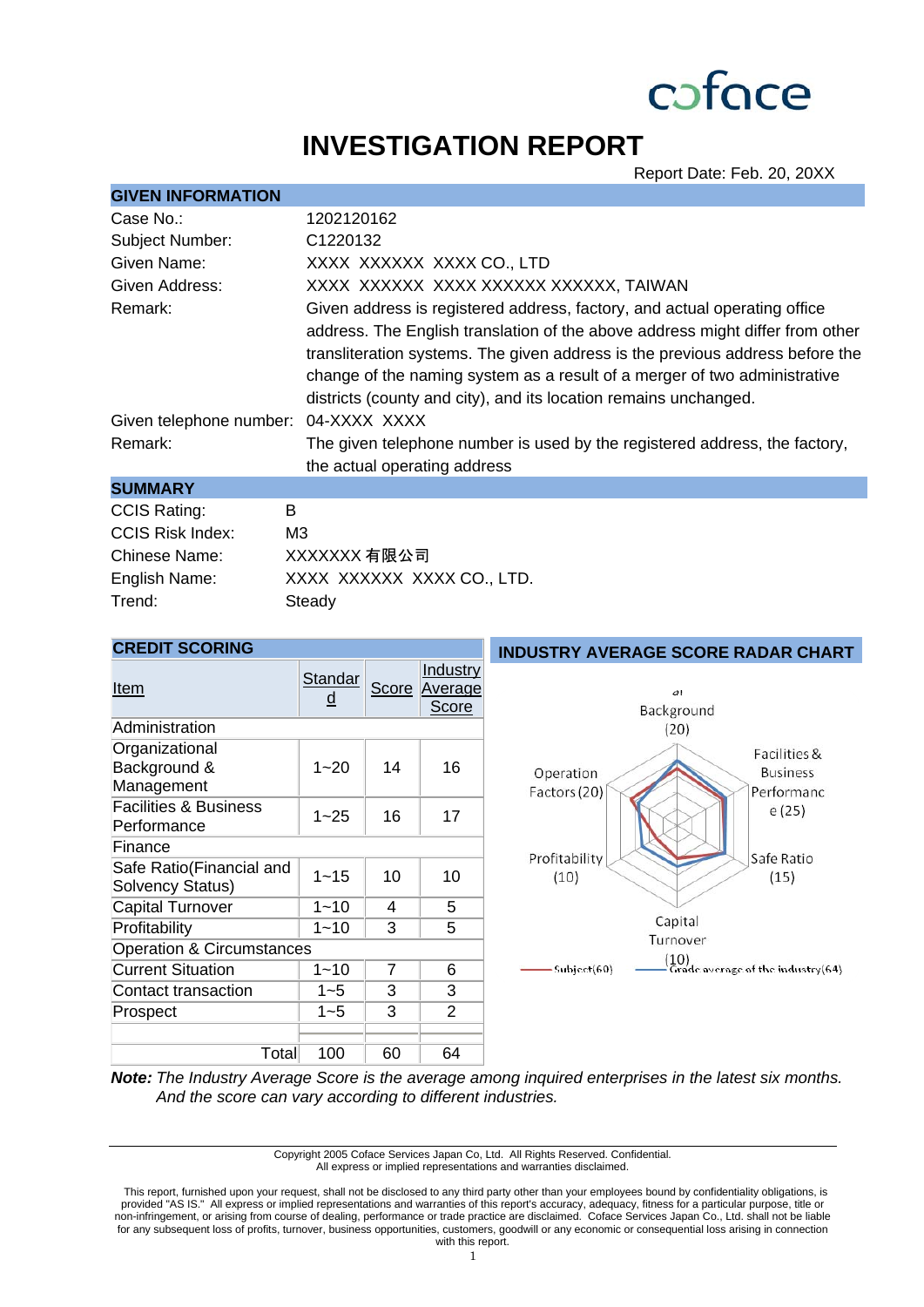| <b>NEGATIVE NEWS OVERVIEW</b>    | <b>RECORD(S)</b> | <b>INDUSTRY SCORE COMPARISON CHART</b>           |
|----------------------------------|------------------|--------------------------------------------------|
| <b>Chattel Mortgage Record</b>   |                  |                                                  |
| <b>Dishonored Account Record</b> |                  | <b>Subject</b>                                   |
| Forbidden Bidder Record          | 0                | 60<br>Minimu<br>Maximu                           |
| <b>Litigation Record</b>         | 0                | m.71<br>m, 60                                    |
|                                  |                  | Score<br><u>በ 10 20 30 40 50 60 70 80 90 100</u> |

#### **CREDIT SCORE TRACKING IN PAST THREE YEARS**





Note:CCIS Financial Crisis Prediction Rating System is evaluated according to subject company's financial performances in the past three years together with the financial prediction for the coming

> Copyright 2005 Coface Services Japan Co, Ltd. All Rights Reserved. Confidential. All express or implied representations and warranties disclaimed.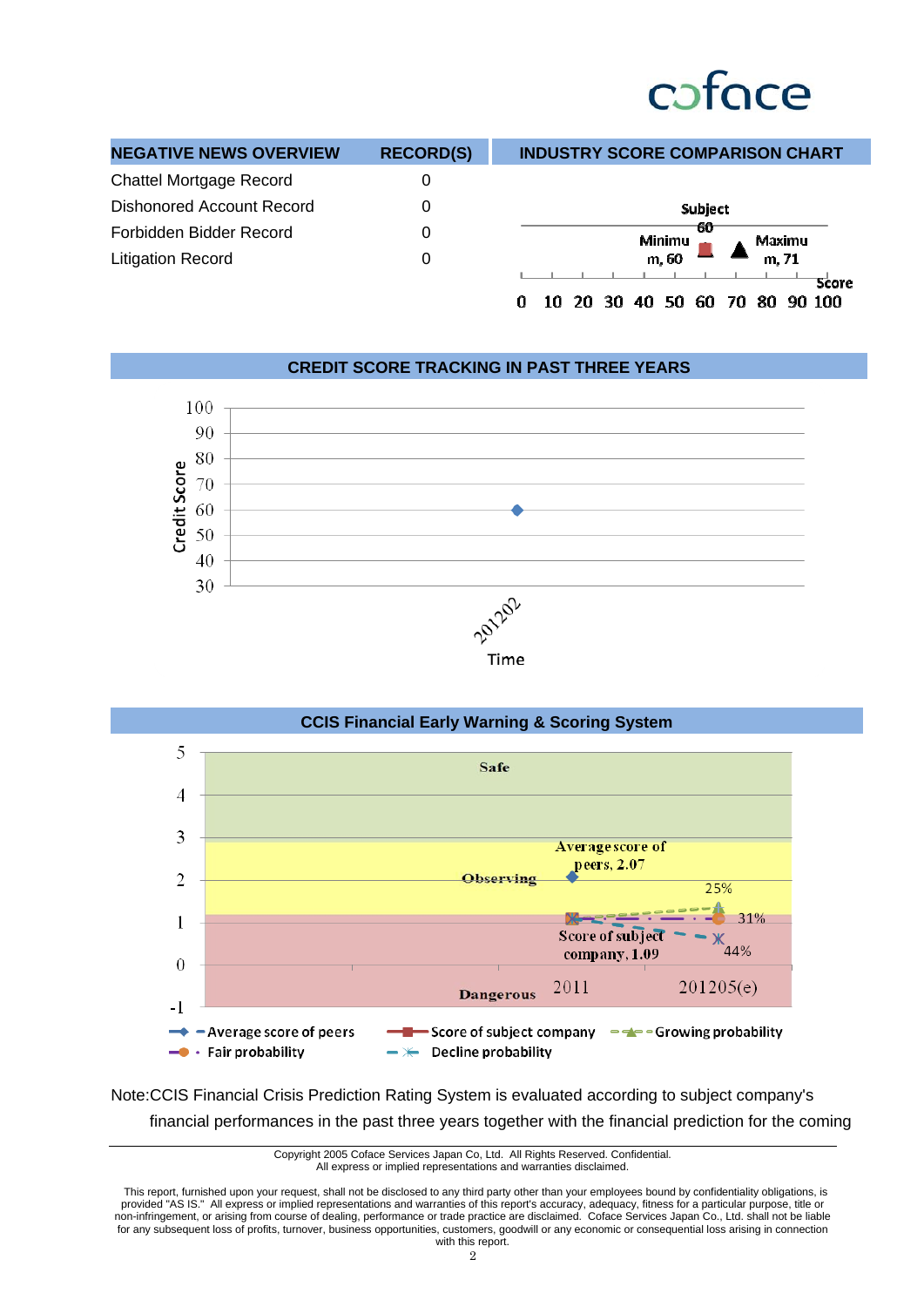

three years based on subject's current performances; besides, there is also the three-year comparison from the average of peers from CCIS General Financial Analysis.

| <b>BASIC INFORMATION</b>     |                                                               |
|------------------------------|---------------------------------------------------------------|
| Chinese Name:                | XXXXXXX 有限公司                                                  |
| English Name:                | XXXX XXXXXX XXXX CO., LTD.                                    |
| Registered Address:          | XXXX XXXXXX XXXX XXXXXX XXXXXX, TAIWAN                        |
|                              | Communication Address: XXXX XXXXXX XXXX XXXXXX XXXXXX, TAIWAN |
| URL:                         | www.XXXX.com.tw                                               |
| E-Mail:                      | XXXXX@mail.XXXXcom.tw                                         |
| Tel:                         | 04-XXXX XXXX                                                  |
| Fax:                         | 04-XXXX XXXX                                                  |
| Registration No.:            | XXXX XXXX                                                     |
| <b>Registered Authority:</b> | Central Region Office, Ministry of Economic Affairs           |
| Paid-in Capital:             | NT 306,000 (in unit of 1000)                                  |
| Legal Representative:        | XXX XXXX                                                      |
| No. of Employees:            | About 100                                                     |
| Established:                 | Feb. 06, 20XX                                                 |
| <b>Business Type:</b>        | Manufacture (ELECTRONIC PASSIVE DEVICES)                      |
| <b>NACE CODE:</b>            | 2611 (Manufacture of electronic components)                   |
| SIC CODE:                    | 3675(Electronic Capacitors)                                   |
| <b>Business Size:</b>        | <b>Medium-sized Enterprise</b>                                |
| Legal Form:                  | Share limited company                                         |

#### **FACTORY OR BRANCH OFFICE**

|      | Actual operating address and factory            |
|------|-------------------------------------------------|
|      | Address: XXXX XXXXXX XXXX XXXXXX XXXXXX, TAIWAN |
|      | Reg. No.: XXXX XXXXXX                           |
| Tel: | 04-XXXX XXXX                                    |
| Fax: | 04-XXXX XXXX                                    |
|      |                                                 |

#### **HISTORY**

Subject's company has not been changed since the establishment.

#### **BUSINESS ACTIVITIES AT PRESENT**

Manufacture and sale of super capacitors for energy use

Copyright 2005 Coface Services Japan Co, Ltd. All Rights Reserved. Confidential. All express or implied representations and warranties disclaimed.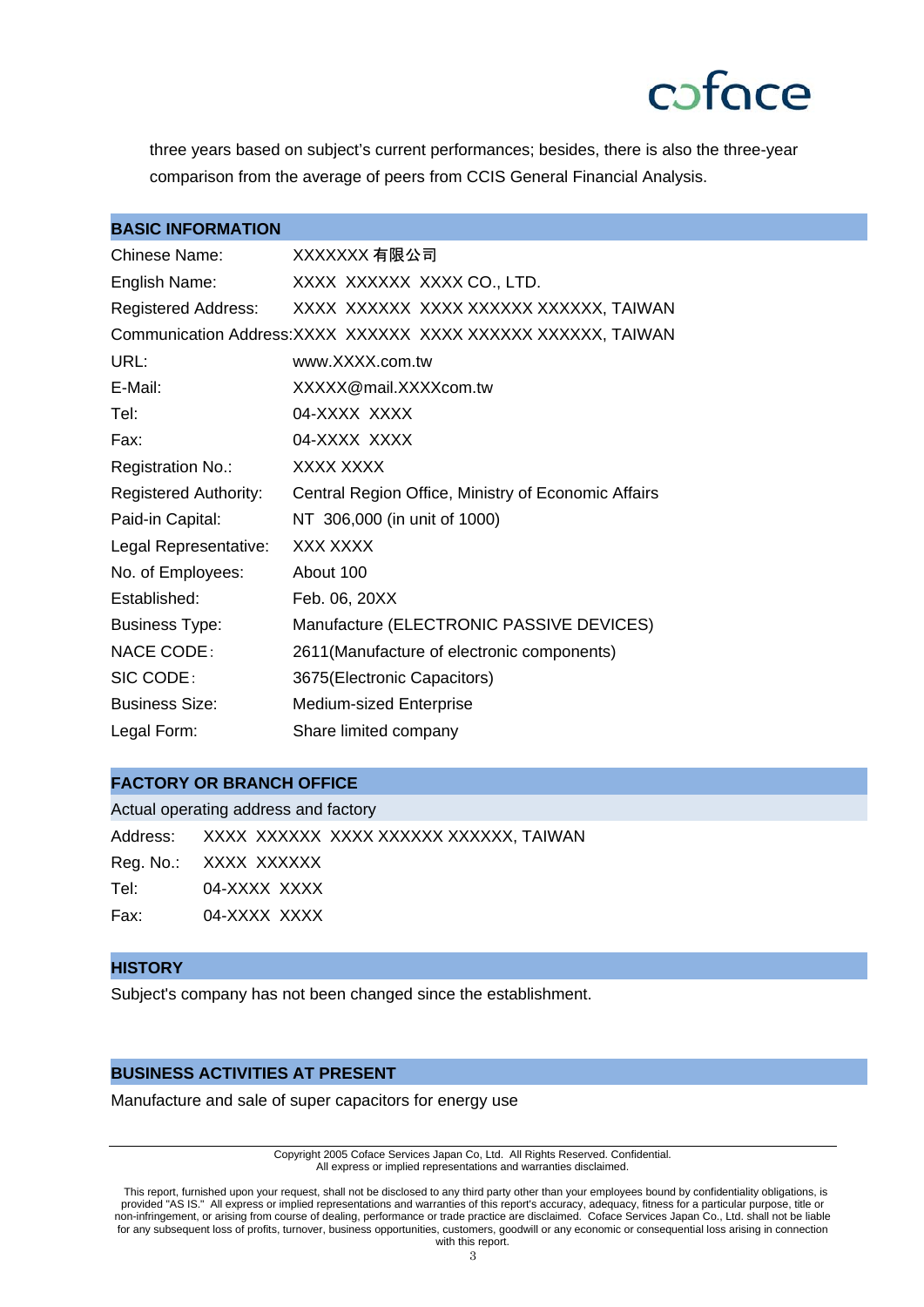| <b>VARIATION OF CAPITAL(NT\$1,000)</b> |                           |                 |  |
|----------------------------------------|---------------------------|-----------------|--|
| Date                                   | <b>Registered Capital</b> | Paid-in Capital |  |
| Nov. 20XX                              | 306,000                   | 306,000         |  |

#### **COMPANY STRUCTURE**

Non-Family Enterprise

| <b>DIRECTORS &amp; SUPERVISORS</b> |                 |                                         |                        |  |
|------------------------------------|-----------------|-----------------------------------------|------------------------|--|
| Name                               | <b>Position</b> | <b>Investment Amount</b><br>(NT\$1,000) | Percentage<br>of Total |  |
| XXX XXXX                           | Chairman        | 1,665                                   | 0.54                   |  |
| XXX XXXX                           | Director        | 4,290                                   | 1.40                   |  |
| XXX XXXX                           | Director        | 8,183                                   | 2.67                   |  |
| XXX XXXX                           | <b>Director</b> | 5,475                                   | 1.79                   |  |
| XXX XXXX                           | <b>Director</b> | 6,750                                   | 2.21                   |  |
| XXX XXXX                           | Supervisor      | 7,193                                   | 2.35                   |  |

| <b>MANAGEMENT</b>                 |                                |
|-----------------------------------|--------------------------------|
| Founder:                          | XXX XXXX                       |
| Chairman -                        | XXX XXXX                       |
| Birthday:                         | 19XX                           |
| Birth Place:                      | Taichung City, Taiwan Province |
| <b>Academic Qualifications:</b>   | Senior high school graduate    |
| (Years of) Working Experience(s): | Over 40 years;                 |
| Relationship with founder:        | Himself                        |
| Participates in operation:        | Yes                            |

| XXX XXXX                       |
|--------------------------------|
| 19XX                           |
| Taichung City, Taiwan Province |
| Master's degree                |
| Over 10 years;                 |
| Children                       |
| Yes                            |
|                                |

*Note: The above management information is provided by Accountant, Ms. Wang and Sales Manager, Mr. Lin.*

*For details about the company of which the main operator serves as the chairman (if there is any),* 

Copyright 2005 Coface Services Japan Co, Ltd. All Rights Reserved. Confidential. All express or implied representations and warranties disclaimed.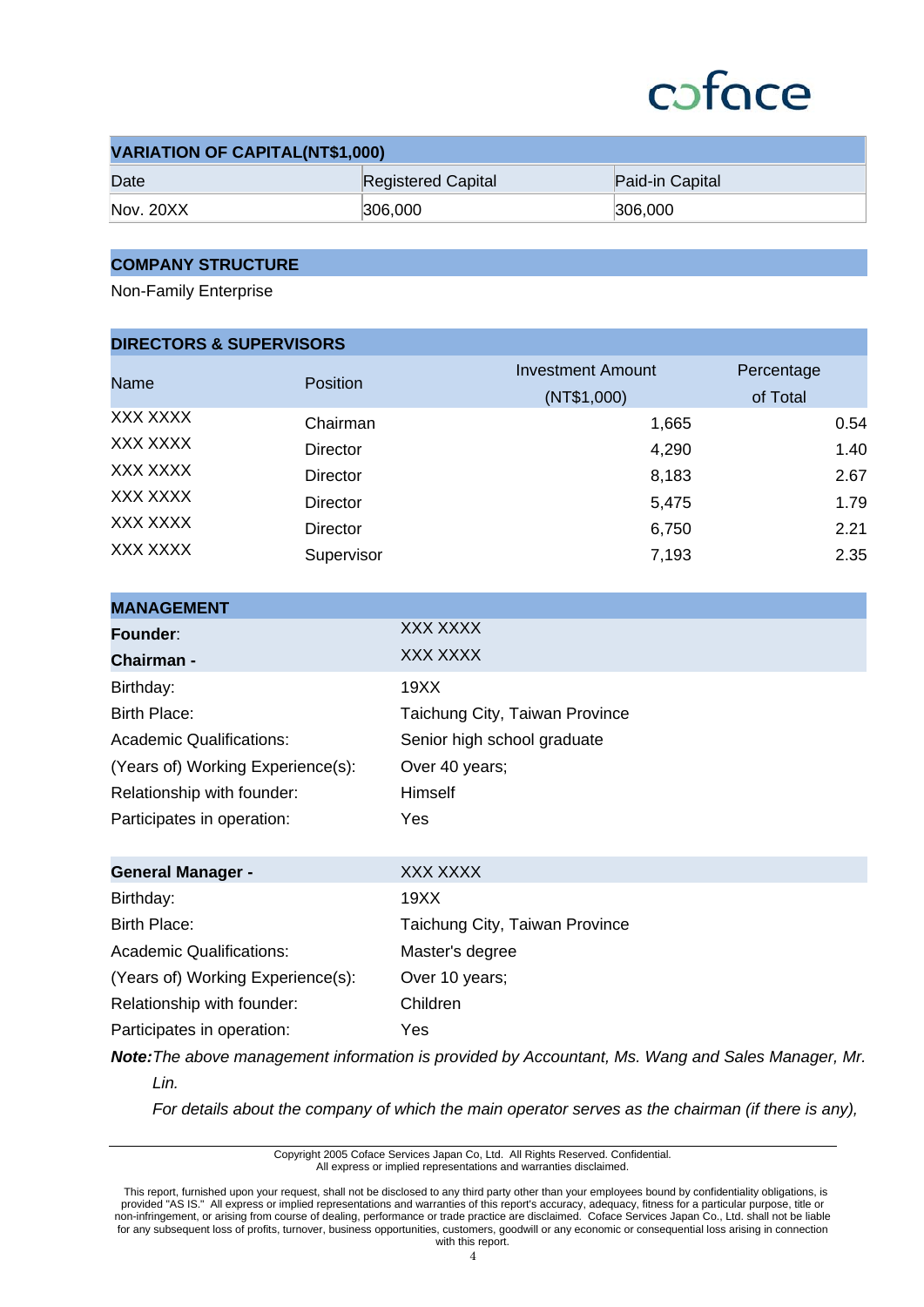

*please refer to major affiliated companies.*

| <b>PREMISES</b> |                                                                                                                  |
|-----------------|------------------------------------------------------------------------------------------------------------------|
|                 | Actual operating address and factory                                                                             |
| Land:           | 5,024.82 m <sup>2</sup>                                                                                          |
|                 | According to investigation, at the operating address:                                                            |
|                 | There are 4 records of land numbers, which is 06260000, Jinzhou Section; under                                   |
|                 | subject's name.                                                                                                  |
|                 | There is 1 record of registration of supplementary rights.                                                       |
| Building:       | 1,706.54 m <sup>2</sup>                                                                                          |
|                 | According to investigation, at the operating address:                                                            |
|                 | There are 5 records of building numbers, which is 00618000, Jinzhou Section; under                               |
|                 | subject's name.                                                                                                  |
|                 | There is 1 record of registration of supplementary rights.                                                       |
|                 | <b>Note:</b> Property right information above is provided by local land administration authority/Accountant, Ms. |
|                 | Wang. This is for reference only.                                                                                |

*1. Information above excludes building without the first registration of building's ownership.*

*2.Enquiry date: February 15, 20XX*

*There are many records of building numbers at subject's operating address, and only one of them is provided here for reference.*

#### **MORTGAGE OF TANGIBLE ASSETS RECORDS**

Subject has been reported no mortgage record on its tangible assets.

*Note: The above record is based on the public announcements by concerned authorities in Central Region Office, Ministry of Economic Affairs, Taipei City Government, Kaohsiung City Government. It is for reference only.*

| <b>BUSINESS RESULTS 20XX - 20XX: (In NT\$1,000)</b> |         |        |                |      |         |        |
|-----------------------------------------------------|---------|--------|----------------|------|---------|--------|
| Item\Year                                           | 20XX    | $\%$   | 20XX           | $\%$ | 20XX    | $\%$   |
| Domestic and export sales                           | 154,000 | 100.00 | 145,000 100.00 |      | 127,000 | 100.00 |
| Total                                               | 154,000 | 100.00 | 145,000 100.00 |      | 127,000 | 100.00 |
| Growth (%)                                          | 6.21    | %      | 14.17          | $\%$ |         | %      |

### **NET REVENUE OF 20XX BY PRODUCT: (Unit: NT\$1,000)**

Main Object **Amount 1986** Main Object **Amount** 1986

Copyright 2005 Coface Services Japan Co, Ltd. All Rights Reserved. Confidential. All express or implied representations and warranties disclaimed.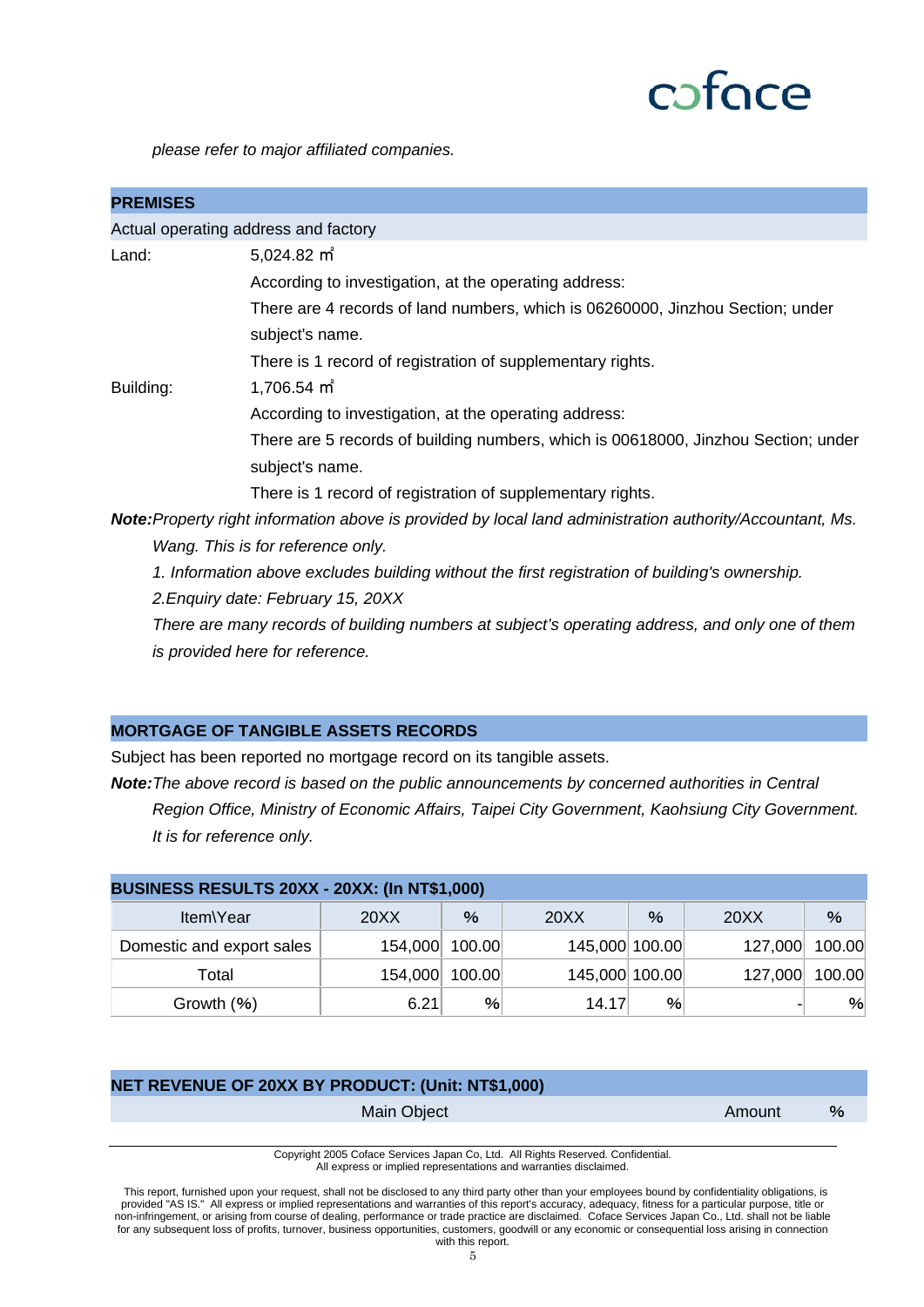Capacitor 154,000 100.00

#### **BUSINESS PERFORMANCE Jan. 20XX ~ Jan. 20XX : (Unit: NT\$1,000)** N/A N/A

| <b>TRADE REFERENCES: (Local Suppliers)</b> |                     |  |
|--------------------------------------------|---------------------|--|
| Aluminum case                              |                     |  |
| Suppliers:                                 | XXXXXXXXX CO., LTD. |  |
| Reg. No:                                   | 2XXXXXXX            |  |
| <b>Payment Terms:</b>                      | As agreed 100%      |  |
| Percentage of Total Purchase: NA           |                     |  |
| Aluminum case                              |                     |  |
| Suppliers:                                 | XXXXXXXXX CO., LTD. |  |
| Reg. No:                                   | 2XXXXXXX            |  |
| <b>Payment Terms:</b>                      | As agreed 100%      |  |
| Percentage of Total Purchase: NA           |                     |  |
| Probe needle                               |                     |  |
| Suppliers:                                 | XXXXXXXXX CO., LTD. |  |
| Reg. No:                                   | 2XXXXXXX            |  |
| <b>Payment Terms:</b>                      | As agreed 100%      |  |
| Percentage of Total Purchase: NA           |                     |  |

#### **TRADE REFERENCES: (Overseas Suppliers)**

| Carbon foil                        |                |  |  |
|------------------------------------|----------------|--|--|
| Area                               | USA            |  |  |
| Percentage of Total Purchase(%) NA |                |  |  |
| Aluminum case                      |                |  |  |
| Area                               | Mainland China |  |  |
| Percentage of Total Purchase(%) NA |                |  |  |
| Probe needle                       |                |  |  |
| Area                               | Japan          |  |  |
| Percentage of Total Purchase(%) NA |                |  |  |

Payment Terms: T/T 100%.

### **TRADE REFERENCES: (Local Customers)**

**Capacitor** 

Copyright 2005 Coface Services Japan Co, Ltd. All Rights Reserved. Confidential. All express or implied representations and warranties disclaimed.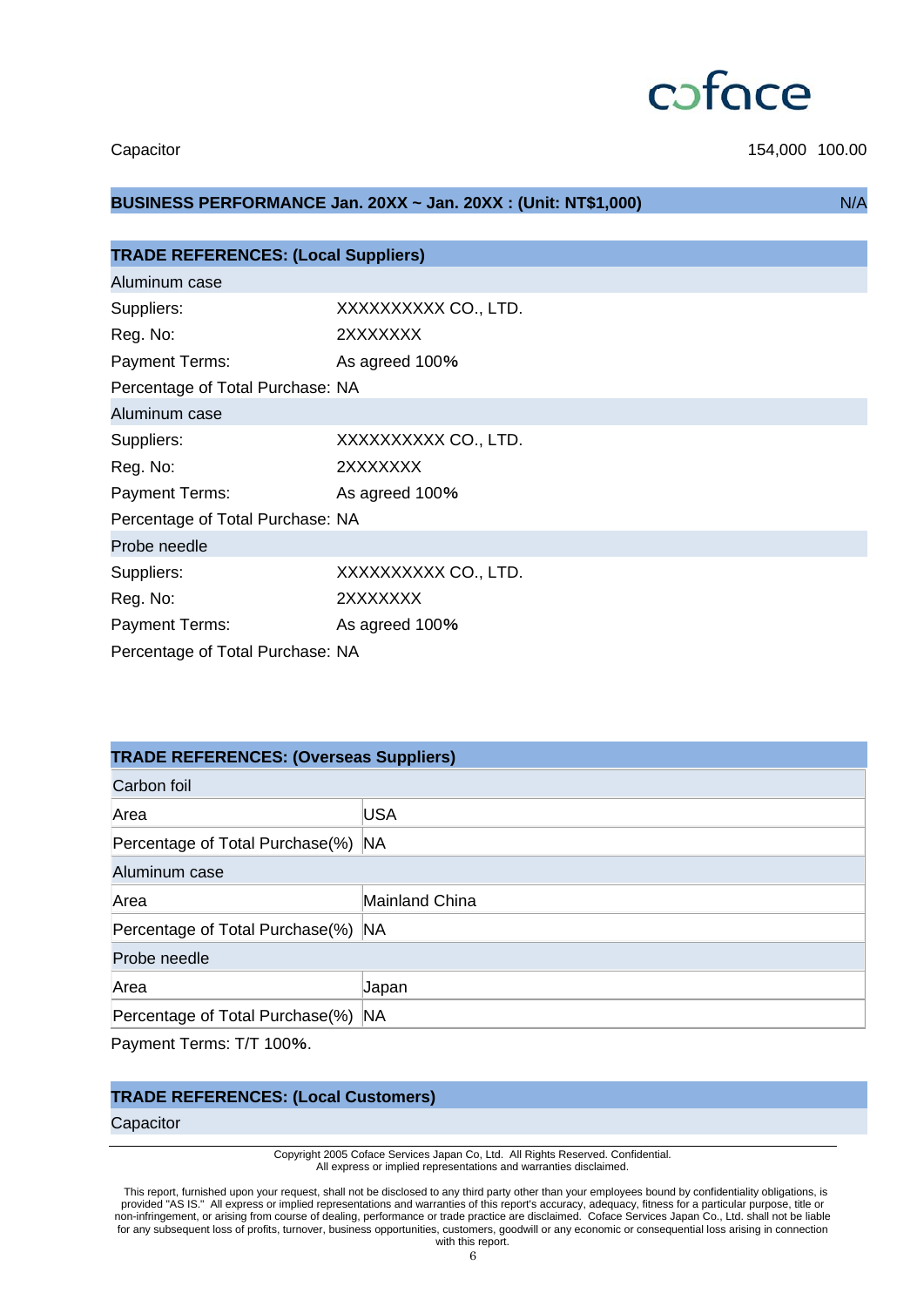| Customers:                 | AGENCY DISTRIBUTORS |
|----------------------------|---------------------|
| <b>Collection Terms:</b>   | As agreed 100%      |
| Overdue:                   | ΝA                  |
| Overdue Time:              | ΝA                  |
| Percentage of Total Sales: | ΝA                  |

### **TRADE REFERENCES: (Overseas Customers)**

| Capacito                     |                |
|------------------------------|----------------|
| Area                         | Europe         |
| Percentage of Total Sales(%) | <b>NA</b>      |
| Capacitor                    |                |
| Area                         | USA            |
| Percentage of Total Sales(%) | NA.            |
| Capacitor                    |                |
| Area                         | Mainland China |
| Percentage of Total Sales(%) | <b>NA</b>      |
| Capacitor                    |                |
| Area                         | Southeast Asia |
| Percentage of Total Sales(%) | <b>NA</b>      |
| _ _ _ _ _ _                  |                |

Collection Terms: T/T 100%.

| <b>BANKERS</b>                             |                                                                |
|--------------------------------------------|----------------------------------------------------------------|
| Wufong Branch of Bank of Taiwan            |                                                                |
| A/C No:                                    | Not Provided; the registration number is used for the inquiry. |
| Opened date:                               | Mar. 12, 2003                                                  |
| Relation:                                  | Normal                                                         |
| Tel:                                       | 04-2330-2216                                                   |
| Wufong Branch of Chang Hwa Commercial Bank |                                                                |
| $A/C$ No:                                  | Not Provided; the registration number is used for the inquiry. |
| Opened date:                               | Mar. 26, 2003                                                  |
| Relation:                                  | Normal                                                         |
| Tel:                                       | 04-2339-3567                                                   |

#### **PAYMENT RECORD**

No dishonored banking record of subject has been found.

No dishonored banking record of subject's Chairman has been found.

Please be noted that there are 133 dishonored banking records in the name of XXX, XXXX. However, as

Copyright 2005 Coface Services Japan Co, Ltd. All Rights Reserved. Confidential. All express or implied representations and warranties disclaimed.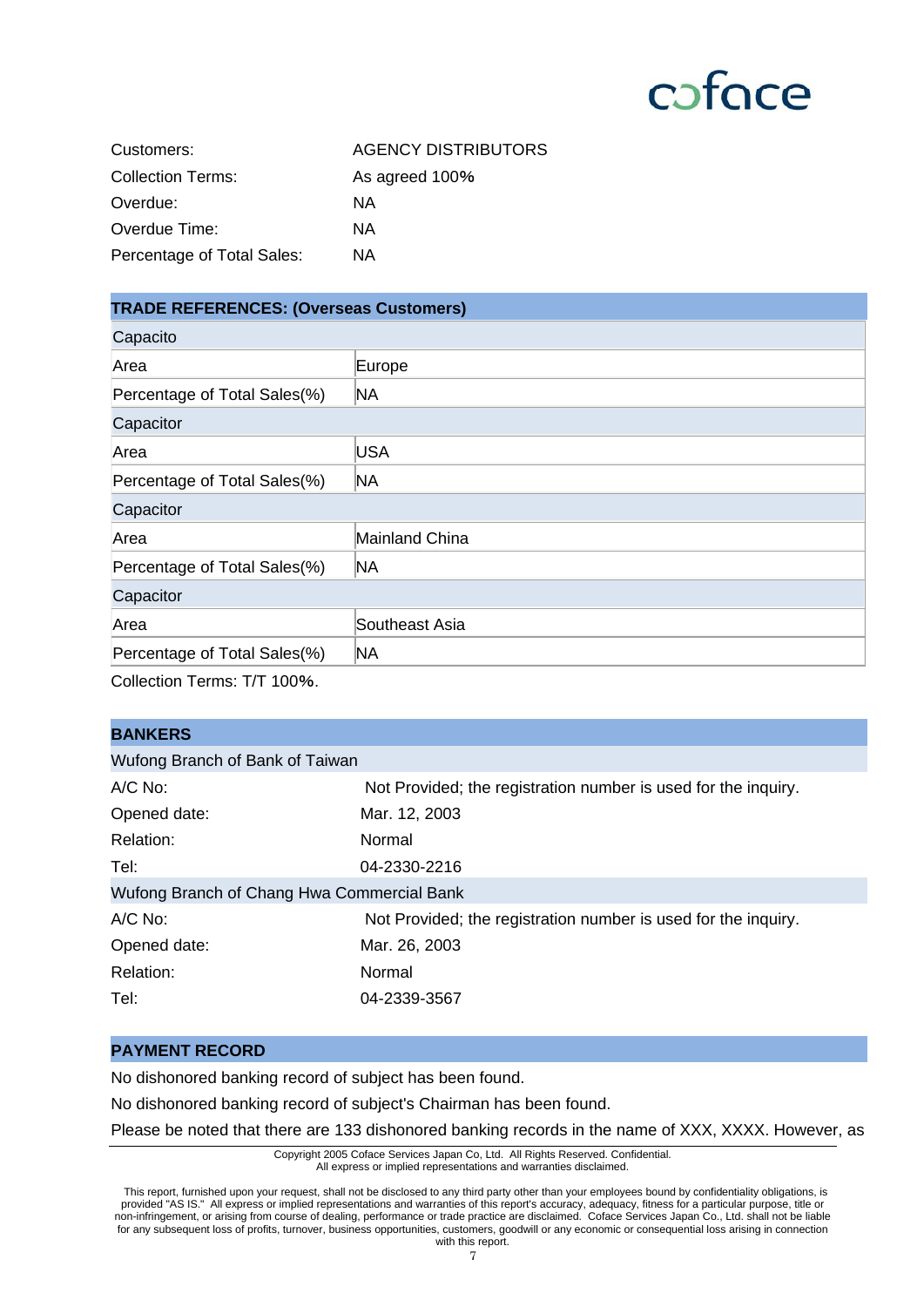there is no ID number of the culprit published, we are not in the position to confirm the published identity is subject himself/herself. This information is only for reference.

*Data Validity: Feb. 10, 20XX.*

*Note:The above information is available only for reference. Given that the dishonored check may be paid off and the notation of payoff may be completed by subject later, along with restrictions imposed by the information source or update date, the provided information might not be complete. Please try to get information directly from Taiwan Clearing House for the latest updated payment record. Also this service can be provided upon request.*

#### **BIDDING FORBIDDEN RECORD**

Subject has not been listed as a forbidden bidder for government purchases as of the records since Jan. 01, 20XX

The above statement is based on the announcement by concerned government authorities. It is for reference only.

#### **PUBLIC LITIGATION RECORD**

Subject has not been reported for any litigation record in the last two years.

The above statement is based on the communiqué obtained from the Judicial Yuan of the Republic of China.

#### **REGISTRATION OF PATENTS**

Subject has been reported no registration of patent.

*Note: The above statement is based on the data obtained from the concerned authorities.*

#### **Ranking on the industrial performance**

Industrial Code: 121100 (ELECTRONIC PASSIVE DEVICES)

Actual total number of ranked companies listed in the TOP5000 Corporations in Taiwan: 5,000

Total number of companies engaged in the Manufacturing listed in the TOP5000 Corporations in Taiwan: 2,650

Total number of companies categorized as ELECTRONIC PASSIVE DEVICES out of the total number of companies in the Manufacturing listed in the TOP5000 Corporations in Taiwan: 55 Subject's business ranking among the ELECTRONIC PASSIVE DEVICES listed in the Top 5000

Corporations in Taiwan: N/A. Subject is not among the Top 5000 Corporations in Taiwan.

**Industry Performance Chart**

Copyright 2005 Coface Services Japan Co, Ltd. All Rights Reserved. Confidential. All express or implied representations and warranties disclaimed.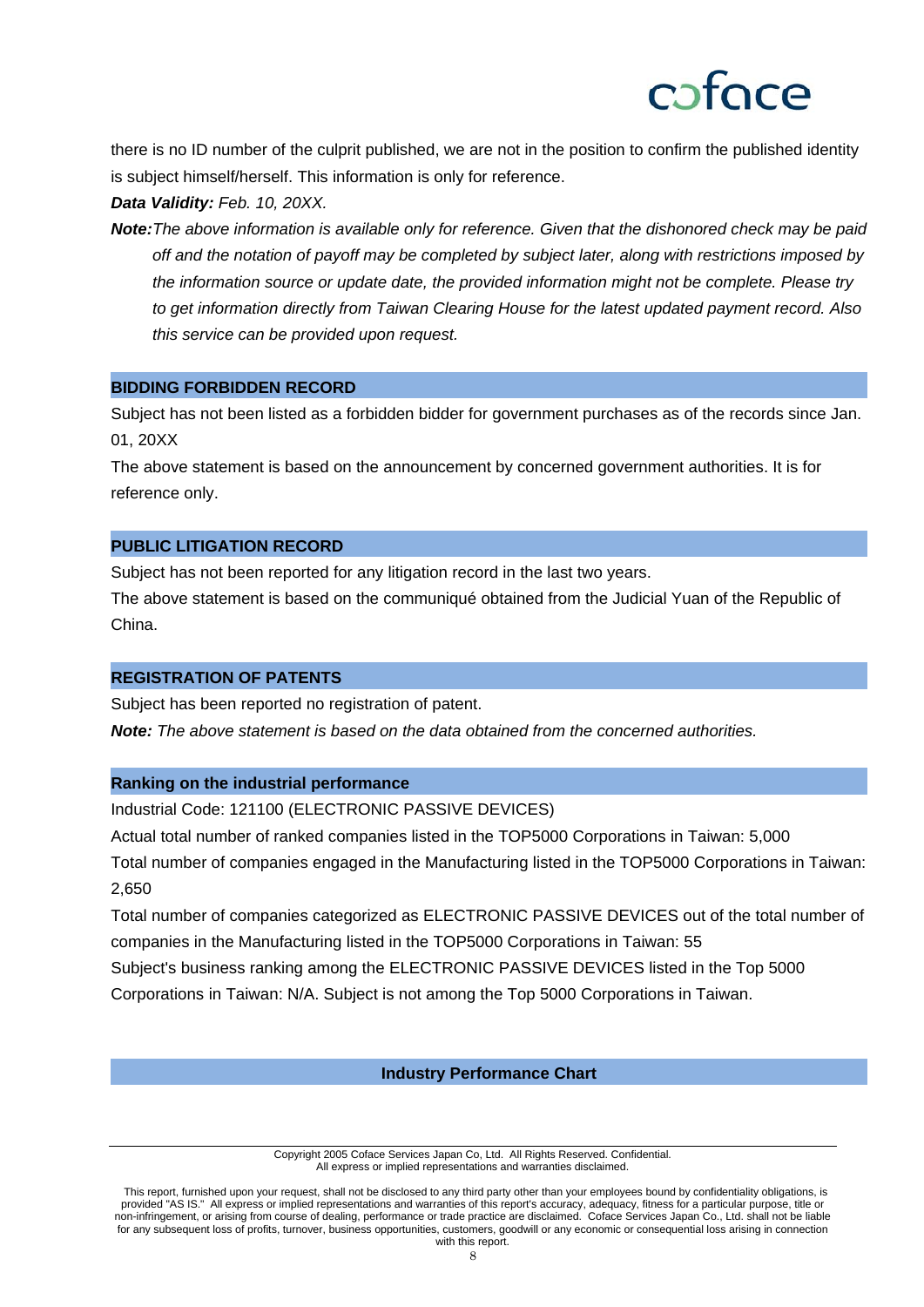

| <b>Import &amp; Export Value</b> |           |           |           |
|----------------------------------|-----------|-----------|-----------|
|                                  | 20XX      | 20XX      | 20XX      |
| Export Value (USD 1,000,000)     | $2 - 3$   | $1 - 2$   | $0.5 - 1$ |
| Import Value (USD 1,000,000)     | $0.5 - 1$ | $0 - 0.5$ | $0.5 - 1$ |

*Source: Directory of Excellent Taiwan Exporters & Importers, Ministry of Economic Affairs.*

| FINANCIAL PROFILE FOR YEARS 20XX: (NT\$1,000)           |                   |  |  |  |
|---------------------------------------------------------|-------------------|--|--|--|
| <b>Financial Index</b>                                  | 12/31/20XX        |  |  |  |
| Paid-In Capital                                         | 306,000           |  |  |  |
| Net Worth                                               | 313,300           |  |  |  |
| <b>Total Liabilities</b>                                | 208,700           |  |  |  |
| <b>Total Assets</b>                                     | 522,000           |  |  |  |
| <b>BUSINESS PERFORMANCE FOR YEARS 20XX: (NT\$1,000)</b> |                   |  |  |  |
| <b>Financial Index</b>                                  | 20XX/01 - 20XX/12 |  |  |  |
| Net Revenue                                             | 154,000           |  |  |  |
| Operating Income                                        | 4,300             |  |  |  |
| Net Income                                              | 2,300             |  |  |  |
| $\blacksquare$                                          |                   |  |  |  |

Please be noted that the above financial figures are:

20XX: Revenue is provided by subject while other figures are estimates.

#### **Financial indication of industry**

Copyright 2005 Coface Services Japan Co, Ltd. All Rights Reserved. Confidential. All express or implied representations and warranties disclaimed.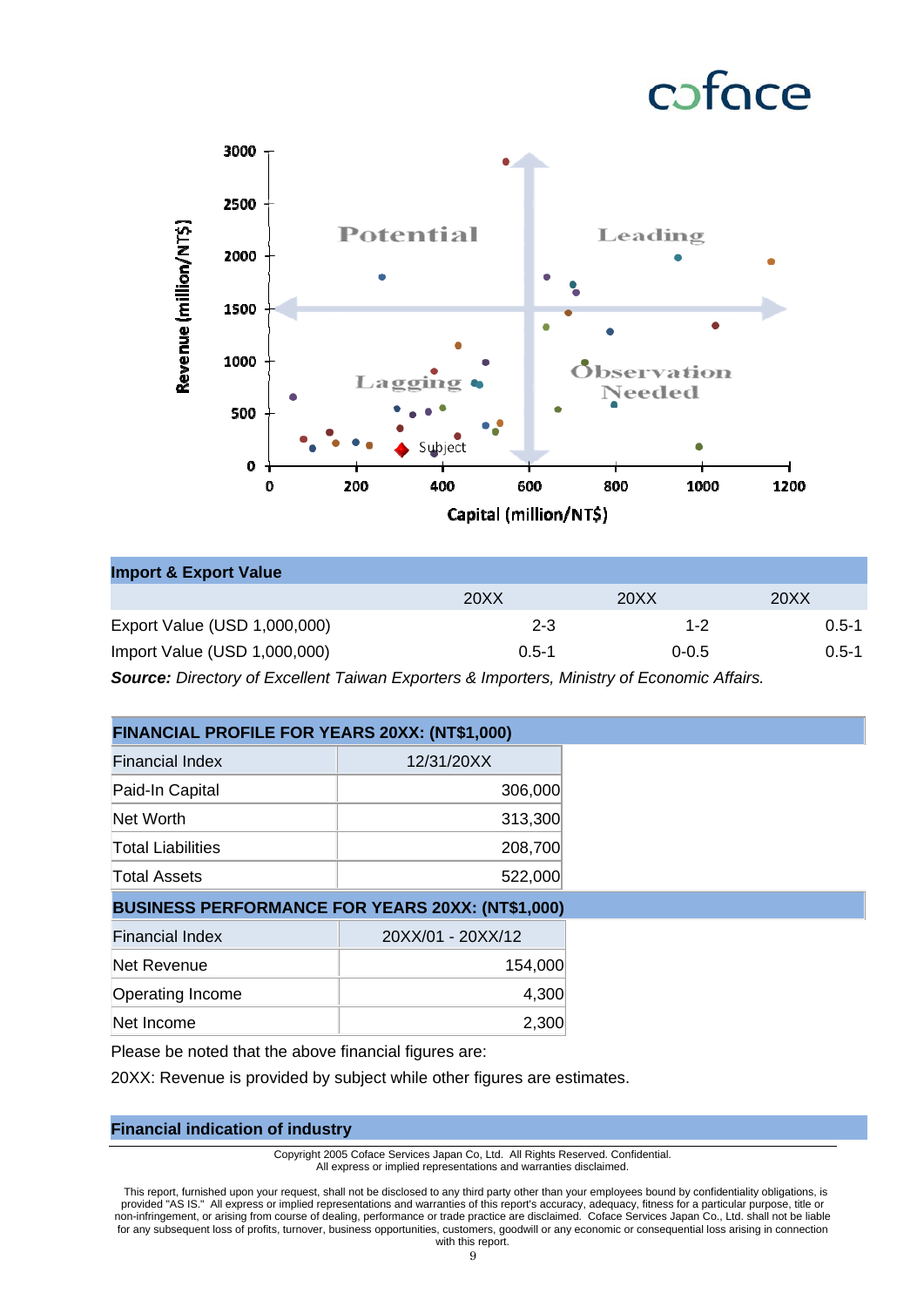#### Industrial Code: 121100 (ELECTRONIC PASSIVE DEVICES)

|                                       |                                          | 20XX          |
|---------------------------------------|------------------------------------------|---------------|
| Item                                  | THE MAJOR FINANCIAL RATIOS               | <b>MEDIAN</b> |
| <b>Financial Structure Analysis</b>   | Debt to Assets (%)                       | 27.22         |
|                                       | Long Term Funds To Fixed Assets (%)      | 650.25        |
| <b>Liquidity Analysis</b>             | Current Ratio (%)                        | 205.01        |
|                                       | Quick Ratio (%)                          | 162.66        |
|                                       | Interest Coverage Ratio (Times)          | 43.66         |
| <b>Operating Performance Analysis</b> | Receivable Turnover (Times)              | 3.87          |
|                                       | <b>Average Collection Period</b>         | 95.65         |
|                                       | <b>Inventory Turnover (Times)</b>        | 8.57          |
|                                       | Average Days to Sell Inventory           | 42.96         |
|                                       | Fixed Assets Turnover (Times)            | 5.52          |
|                                       | <b>Total Assets Turnover (Times)</b>     | 0.69          |
|                                       | Payable Turnover (Times)                 | 6.35          |
|                                       | <b>Average Payment Period</b>            | 58.00         |
| Return On Investment Analysis         | Return On Total Assets (%)               | 7.88          |
|                                       | Return On Net Worth (%)                  | 10.36         |
|                                       | Operating Profit Ratio (%)               | 6.66          |
|                                       | Income Before Tax To Paid up Capital (%) | 20.71         |
|                                       | Operating Profit (%)                     | 11.81         |
| Cash Flow Analysis                    | Cash Flow Ratio (%)                      | 23.53         |
|                                       | Cash Reinvestment Ratio (%)              | 3.50          |

The above information is based on the data from General Corporation Financial Analysis in Taiwan in 20XX published by CCIS.

#### **IMPORTANT NEWS FROM THE MEDIA**

Sources indicate that no negative news related to subject has been found in the recent two years.

#### **GENERAL INFORMATION**

#### **I**、**Industrial Trend**

#### Passive Component

With the burst of credit crisis in Europe and America, global business climate becomes depressed. Due to uncertain terminal demand, companies have adjusted the inventory since Q3 20XX. Although stock has been headed ahead before National Day vacation of Mainland China, the momentum is not satisfactory and capacity utilization rate of whole passive components markers is declining in Q4 for order reduction. The price of MLCC in the 4th quarter is dropping by 3% -5% averagely.

Although total demand in the 4th quarter of 20XX is not satisfactory, dealers have a positive view towards the prospect of Ultrabook in 20XX still. Manufacturers point out that the super-light and thin PC -

Copyright 2005 Coface Services Japan Co, Ltd. All Rights Reserved. Confidential. All express or implied representations and warranties disclaimed.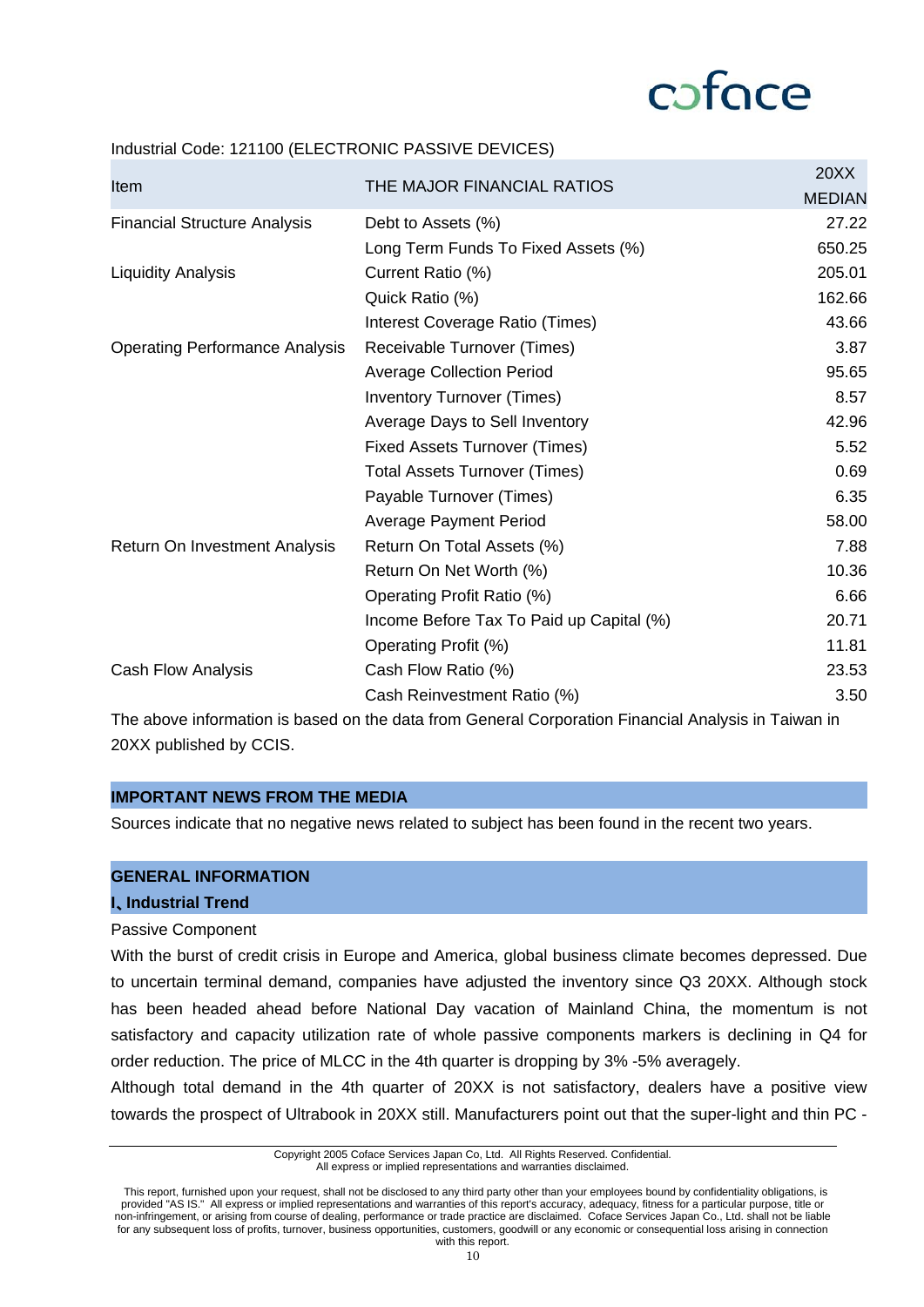Ultrabook will drive the consumption of small-sized products like XXXX, XXXX and XXXX, plus the increasing application amount, the prices and shipments will be kept stable. However, with uncertain economy, most of manufacturers are conservative to the operation in Q1 20XX.

#### **II** 、**Financial and Solvency Status**

Based on subject's financial year of 20XX:

#### **FINANCIAL SECURITY:**

Self-own capital is enough for operation cost with reasonable external loans; financial structure is acceptable.

#### **CAPITAL TURNOVER:**

Net worth turnover is 0.49 times that indicates the self-own capital management efficiency is not fully performed; the whole capital turnover activity is unsatisfactory.

#### **PROFITABILITY:**

Gross profit is not high, and cost and expense management ability is unsatisfactory; current profit is thin.

#### **III**、**Current Operation & Prospect**

#### **Business Contents:**

Subject is engaged in the manufacture and sale of super capacitors for energy use. The needed materials are partly procured from manufacturers in Taiwan and partly imported from USA, Mainland China and Japan. In the aspect of sales, about 20% products are sold domestically via agency distributors while other 80% are exported to Europe, USA, Mainland China and Southeast Asia, with Europe and USA as major markets.

#### **Company's Features:**

Subject's person-in-charge XXX, XXXX has already set up \*XXXXXXXXXXXXXXXXCO., LTD. in 1969 to be engaged in the manufacture and sale of electrolytic capacitors. Later to develop super capacitor business, he founded subject in 2003 and merged \*XXXXXXXXXXXXXXXXCO., LTD.. Subject took over the factory and equipments of \*XXXXXXXXXXXXXXXXCO., LTD. and cooperated with the leading super capacitor manufacturer Maxwell on technology to be a professional super capacitor manufacturer.

#### **Prospect:**

Copyright 2005 Coface Services Japan Co, Ltd. All Rights Reserved. Confidential. All express or implied representations and warranties disclaimed.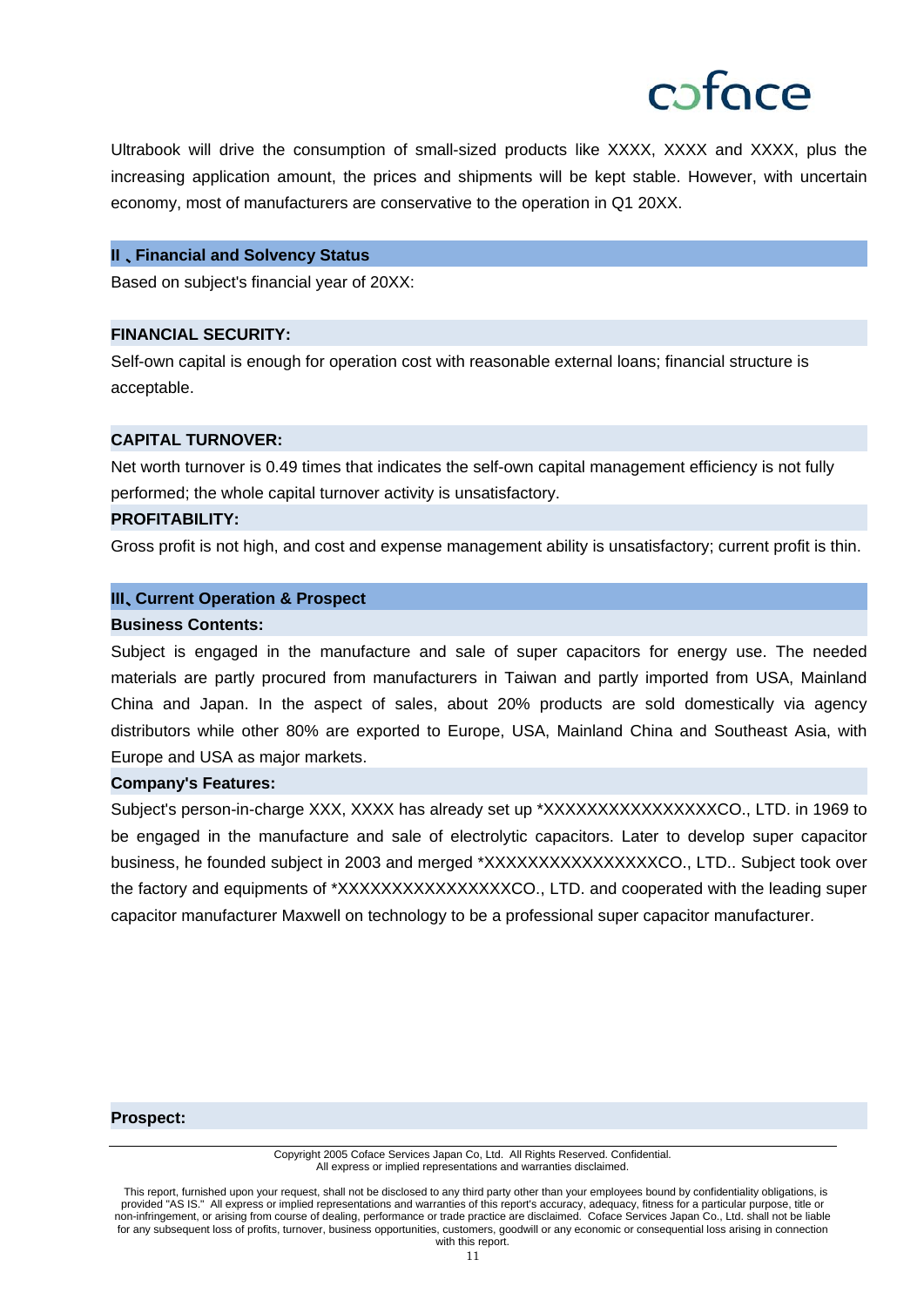

Subject has reinforced to develop export since inception so the operation has been stable and business performance enjoys a continuous growth in recent years. Moreover, it indicated that it plans to keep expanding equipments to promote capacity and product quality as well as devote to the development of high value added products so as to develop new business field and further create business performance and profit. Looking into current status, subject should have a fair development in the future based on current manufacturing and sales foundation.

**Credit Line:**

The suggested maximum credit is US 2,000,000 **Note:** Subject refuses to provide the financial data.

Information used to compose this report: up to Feb. 20, 20XX

**- End of Report -**

| <b>Economic Indicator</b>                                                                           |        |         |        |                                                |  |
|-----------------------------------------------------------------------------------------------------|--------|---------|--------|------------------------------------------------|--|
| <b>Economic Indicator</b>                                                                           |        |         |        |                                                |  |
| <b>ITEM/YEAR</b>                                                                                    | 20XX   | 20XX    | 20XX   | 20XX                                           |  |
| Economic Growth Rate (%)                                                                            | 0.73   | $-1.93$ | 10.88  | 4.03(a)                                        |  |
| Population (people)                                                                                 |        |         |        | 23,037,031 23,119,772 23,162,123 23,224,912(d) |  |
| GNP (US\$100,000,000)                                                                               | 4,101  | 3,899   | 4,432  | 4,815(b)                                       |  |
| <b>GNP Per Capita (US\$)</b>                                                                        | 17,833 | 16,895  | 19,155 | 20,771(c)                                      |  |
| Inflation (Annual Change of Consumer Price Index<br>$\%$                                            | 3.53   | $-0.87$ | 0.96   | 1.42(e)                                        |  |
| Unemployment Rate (%)                                                                               | 4.14   | 5.85    | 5.21   | 4.39(f)                                        |  |
| Source: Directorate General of Budget, Accounting and Statistics (DGBAS) of Executive Yuan, Central |        |         |        |                                                |  |
| <b>Bank of China</b>                                                                                |        |         |        |                                                |  |
| Note: (a,b,c)Forecast; (d)Dec.; (e,f)Jan.-Dec.                                                      |        |         |        |                                                |  |

| <b>Bounced Check for Not Sufficient Funds</b> |      |      |      |      |  |
|-----------------------------------------------|------|------|------|------|--|
| <b>ITEM/YEAR</b>                              | 20XX | 20XX | 20XX | 20XX |  |

Copyright 2005 Coface Services Japan Co, Ltd. All Rights Reserved. Confidential.

All express or implied representations and warranties disclaimed.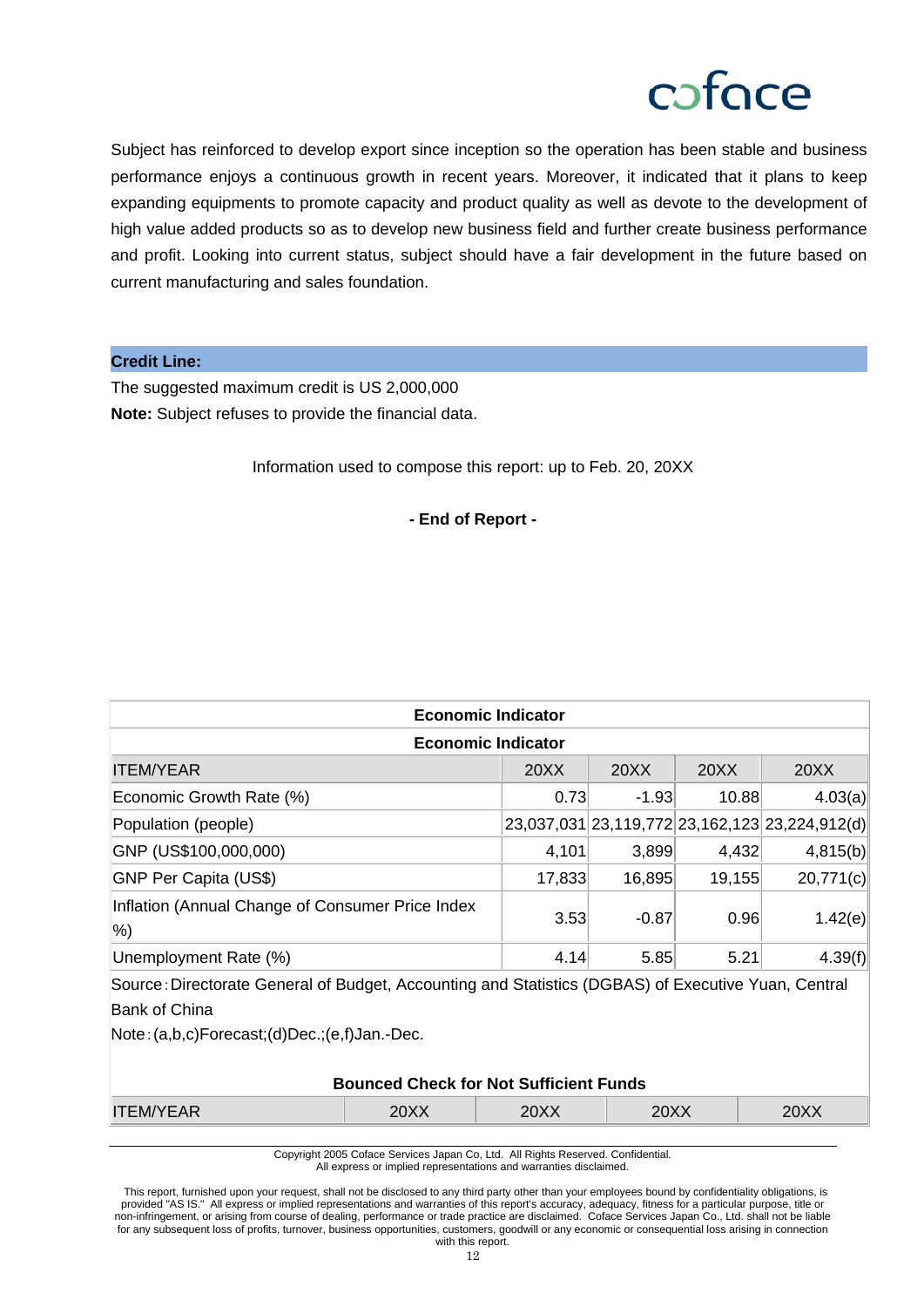# caface

| ∥Number               | 511,639     | 360,291 | 228,061 | 200,365 |
|-----------------------|-------------|---------|---------|---------|
| Number Percentage (%) | 0.38        | 0.30    | 0.19    | 0.17    |
| Amount(NT\$1,000,000) | 136,783     | 93,370  | 62,584  | 69,827  |
| Amount Percentage (%) | $0.66\vert$ | 0.53    | 0.33    | 0.36    |

Source:Directorate General of Budget, Accounting and Statistics (DGBAS) of Executive Yuan, Central Bank of China

Note:20XX/Jan.-Dec.

| <b>External Trade</b>                   |         |          |         |         |  |
|-----------------------------------------|---------|----------|---------|---------|--|
| <b>ITEM/YEAR</b>                        | 20XX    | 20XX     | 20XX    | 20XX    |  |
| Export Value (US\$1,000,000)            | 255,629 | 203,698  | 274,643 | 308,299 |  |
| Annual Export Growth Rate (%)           | 3.63    | $-20.30$ | 34.80   | 12.30   |  |
| Import Value (US\$1,000,000)            | 240,448 | 174,663  | 251,395 | 281,605 |  |
| Annual Import Growth Rate (%)           | 9.67    | $-27.40$ | 44.20   | 12.10   |  |
| Value of Export Orders (US\$1,000,000)  | 351,728 | 322,432  | 406,720 | 436,130 |  |
| Annual Growth Rate of Export Orders (%) | 1.70    | $-8.30$  | 26.10   | 7.23    |  |
|                                         |         |          |         |         |  |

Source:Department of Statistics, Ministry of Finance Note:20XX/Jan.-Dec.

#### **APPENDIX**

 $\overline{\phantom{a}}$ 

#### **BUSINESS TYPES (GRADES)**

|                      |                 |                    |                            | <b>Unit Base: NT\$1,000</b> |
|----------------------|-----------------|--------------------|----------------------------|-----------------------------|
| <b>Business Size</b> | Paid-In Capital | <b>Net Revenue</b> | <b>Number of Employees</b> |                             |
|                      |                 |                    | Manufacturing              | Service\Others              |
| Super Large          | > 3,000,000     | > 10,000,000       | > 5,000                    | > 500                       |
| Large                | > 500,000       | > 1,000,000        | > 1,000                    | >150                        |
|                      | < 3,000,000     | < 10,000,000       | < 5,000                    | < 500                       |
| Medium               | > 80,000        | > 100,000          | > 200                      | > 50                        |
|                      | < 500,000       | < 1,000,000        | < 1,000                    | < 150                       |
| Medium Small         | > 5,000         | > 10,000           | > 10                       | > 5                         |
|                      | < 80,000        | < 100,000          | < 200                      | < 50                        |
| Small                | < 5,000         | < 10,000           | < 10                       | < 5                         |

Notes: 1a. Manufacturing – The grade is determined by referencing the highest position in the table for the three categories above (paid-in capital, number of employees and net revenue). The time categories above (paid-in capital, national or cripic) cost and not revenue).<br>
1b. Other industries-The grade is determined by referencing two of three categories above<br>
19. Other capital, number of employees and businesses.

#### **SCORE CRITERIA FOR CREDIT RATING**

| Factor                    | Criterion                                       | Score |
|---------------------------|-------------------------------------------------|-------|
| <b>Management Factors</b> | Organizational Background/Management Capability | 45    |
|                           | <b>Facilities &amp; Sales</b>                   |       |
| Financial Factors         | <b>Financial Stability</b>                      | 35    |
|                           | <b>Turnover Capability</b>                      |       |

Copyright 2005 Coface Services Japan Co, Ltd. All Rights Reserved. Confidential.

All express or implied representations and warranties disclaimed.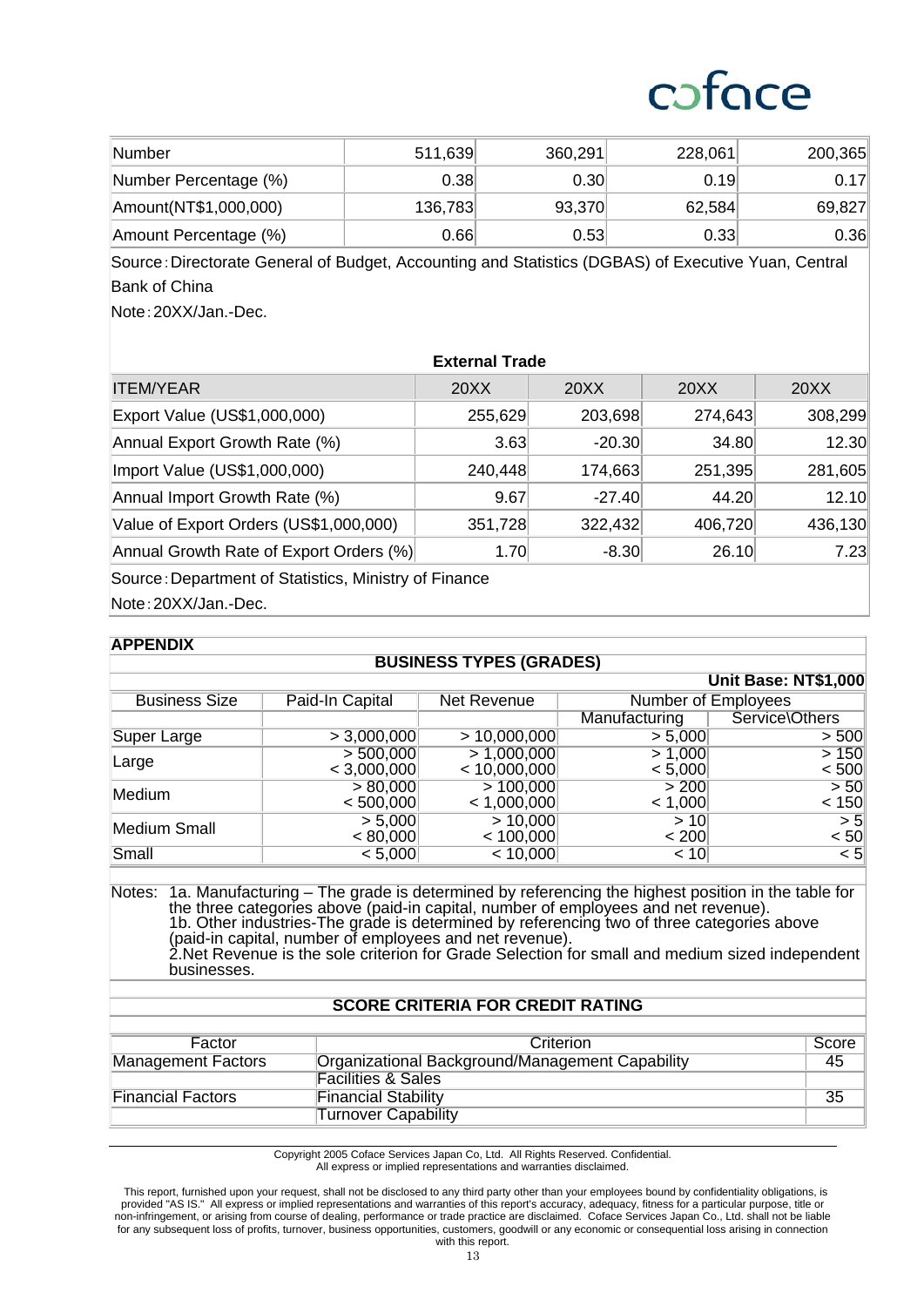|                 | Profitability/Earning Ability |     |
|-----------------|-------------------------------|-----|
| Economy Factors | Trade Reference               |     |
|                 | <b>Current Operation</b>      |     |
|                 | <b>Future Prospect</b>        |     |
|                 | Total                         | 100 |

Notes: 1.A score of 10 will be added or deducted from the Organizational Background category when any favorable or unfavorable record with the subject or its person-in-charge is identified.

2.No score will be graded for companies:

 $\overline{\phantom{a}}$ 

(1).In business operation for less than one year;

(2).Approved or applying for business dissolution; (3).Offering information too scanty to merit credit rating.

#### **RATING & CORRESPONDING COMMENT**

| Score Rating  |     | <b>Corresponding Comment</b>                                                                                                        |
|---------------|-----|-------------------------------------------------------------------------------------------------------------------------------------|
| 90~100 AA     |     | Superior credit worthiness. Business transactions can be undertaken with high<br>confidence.                                        |
| 80~89         | ΙA  | Good credit worthiness. Under the present conditions, business transactions can be<br>undertaken with confidence.                   |
| 70~79         | ∣B+ | Satisfactory credit worthiness. Normal business transactions are feasible under the<br>present conditions.                          |
| $ 60 - 69 $ B |     | Fair credit worthiness. Business transactions are recommended to be undertaken on a<br>lsecured basis.                              |
| 50~59         | -IB | Average credit worthiness. The company's limited assets demand that caution be exercised whenever undertaking sizable transactions. |
| $ 30 - 49 $   | IC. | Unsatisfactory credit worthiness. Caution must be exercised when engaging in any<br>business transactions.                          |
| $0 - 29$      | IC- | Poor credit worthiness. Business transaction should be avoided.                                                                     |

| <b>CCIS RISK INDEX</b> |  |                                                                                             |  |
|------------------------|--|---------------------------------------------------------------------------------------------|--|
| <b>SAFE</b>            |  | 1. Trade volume can be increased by 21~30%.                                                 |  |
|                        |  | 2. Credit line can be increased by 21~30%.                                                  |  |
|                        |  | 3.In the case of an initial transaction, the trade volume and credit line with the subject  |  |
|                        |  | can be 21~30% higher than those for average customers.                                      |  |
|                        |  | 1. Trade volume can be increased by 16~20%.                                                 |  |
|                        |  | L <sub>2</sub> 2. Credit line can be increased by 16~20%.                                   |  |
|                        |  | 3. In the case of an initial transaction, the trade volume and credit line with the subject |  |
|                        |  | can be 16~20% higher than those for average customers.                                      |  |
|                        |  | 1. Trade volume can be increased by 11~15%.                                                 |  |
|                        |  | L3 <sup>2</sup> . Credit line can be increased by 11~15%.                                   |  |
|                        |  | 3.In the case of an initial transaction, the trade volume and credit line with the subject  |  |
|                        |  | can be 11~15% higher than those for average customers.                                      |  |
| <b>OBSERVING</b>       |  | 1. Trade volume can be increased by 6~10%.                                                  |  |
|                        |  | M1 <sup>2</sup> .Credit line can be increased by 6~10%.                                     |  |
|                        |  | 3.In the case of an initial transaction, the trade volume and credit line with the subject  |  |
|                        |  | can be 6~10% higher than those for average customers.                                       |  |
|                        |  | 1. Trade volume can be increased by 5%.                                                     |  |
|                        |  | M <sub>2</sub> <sup>2.</sup> Credit line can be increased by 5%.                            |  |
|                        |  | 3.In the case of an initial transaction, the trade volume and credit line with the subject  |  |
|                        |  | can be 5% higher than those for average customers.                                          |  |

Copyright 2005 Coface Services Japan Co, Ltd. All Rights Reserved. Confidential.

All express or implied representations and warranties disclaimed.

This report, furnished upon your request, shall not be disclosed to any third party other than your employees bound by confidentiality obligations, is provided "AS IS." All express or implied representations and warranties of this report's accuracy, adequacy, fitness for a particular purpose, title or non-infringement, or arising from course of dealing, performance or trade practice are disclaimed. Coface Services Japan Co., Ltd. shall not be liable for any subsequent loss of profits, turnover, business opportunities, customers, goodwill or any economic or consequential loss arising in connection with this report.